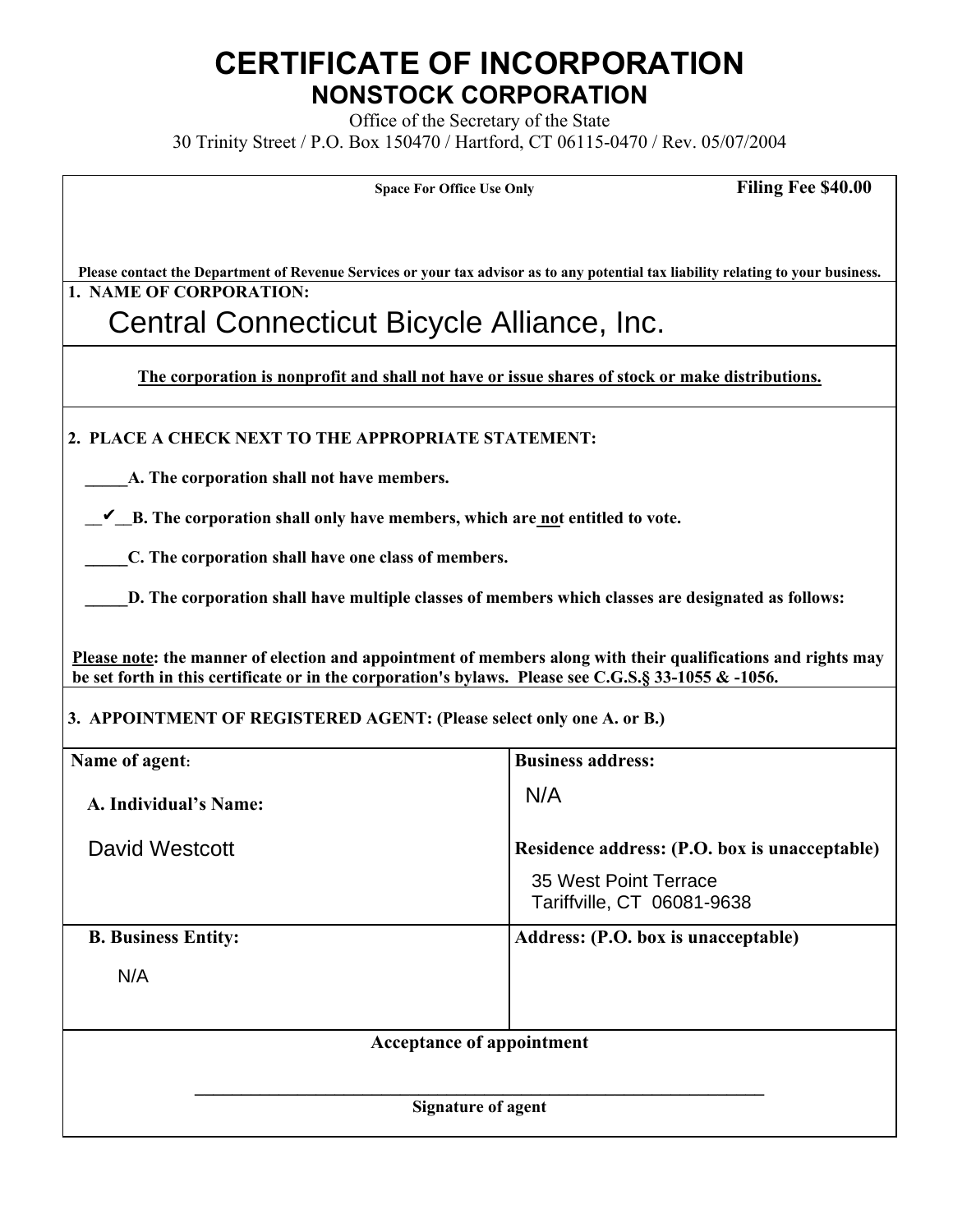| <b>Space For Office Use Only</b>                                                                                                                                                                                                                                                                                                                                                                                                                            |                     |                                                     |  |  |  |
|-------------------------------------------------------------------------------------------------------------------------------------------------------------------------------------------------------------------------------------------------------------------------------------------------------------------------------------------------------------------------------------------------------------------------------------------------------------|---------------------|-----------------------------------------------------|--|--|--|
|                                                                                                                                                                                                                                                                                                                                                                                                                                                             |                     |                                                     |  |  |  |
|                                                                                                                                                                                                                                                                                                                                                                                                                                                             |                     |                                                     |  |  |  |
|                                                                                                                                                                                                                                                                                                                                                                                                                                                             |                     |                                                     |  |  |  |
| <b>4. THE NATURE OF THE ACTIVITIES TO BE CONDUCTED OR THE PURPOSES TO BE</b><br>PROMOTED BY THE CORPORATION:                                                                                                                                                                                                                                                                                                                                                |                     |                                                     |  |  |  |
| The purposes of the Corporation, as adopted by its Board of Directors, are: to promote<br>bicycling and human powered transportation as healthy, economical and environmentally<br>friendly forms of transportation and recreation; to work to improve the bicycling environment<br>and the quality of life in the Central Connecticut Region; and to educate motor vehicle<br>operators and bicyclists about their respective rights and responsibilities. |                     |                                                     |  |  |  |
| The Central Connecticut Bicycle Alliance will perform three fundamental functions:<br>One: Advocate for the interests of bicyclists at the state, regional and local levels.<br>Two: Host bicycle safety, education and publicity events.<br>Three: Work with citizens around the region to promote bicycle-friendly communities.                                                                                                                           |                     |                                                     |  |  |  |
| The Corporation may achieve these purposes through all lawful acts consistent with the<br><b>Connecticut Revised Nonstock Corporation Act.</b>                                                                                                                                                                                                                                                                                                              |                     |                                                     |  |  |  |
| (Please reference an $81/2$ X 11 attachment if additional space is required)<br>5. OTHER INFORMATION:                                                                                                                                                                                                                                                                                                                                                       |                     |                                                     |  |  |  |
| <b>6. EXECUTION:</b>                                                                                                                                                                                                                                                                                                                                                                                                                                        |                     |                                                     |  |  |  |
| Dated this                                                                                                                                                                                                                                                                                                                                                                                                                                                  |                     | $\frac{1}{2}$ day of $\frac{1}{2}$ , 20             |  |  |  |
| Certificate must be signed by each incorporator.                                                                                                                                                                                                                                                                                                                                                                                                            |                     |                                                     |  |  |  |
| PRINT OR TYPE NAME OF<br><b>INCORPORATOR(S)</b>                                                                                                                                                                                                                                                                                                                                                                                                             | <b>SIGNATURE(S)</b> | <b>COMPLETE ADDRESS(ES)</b>                         |  |  |  |
| David Ringquist                                                                                                                                                                                                                                                                                                                                                                                                                                             |                     | 107 Brookside Drive<br>West Hartford, CT 06107      |  |  |  |
| Martha C. Page                                                                                                                                                                                                                                                                                                                                                                                                                                              |                     | 245 Kenyon St.<br>Hartford, CT 06105                |  |  |  |
| <b>David Westcott</b>                                                                                                                                                                                                                                                                                                                                                                                                                                       |                     | 35 West Point Terrace<br>Tariffville, CT_06081-9638 |  |  |  |
| Alan Blasenstein                                                                                                                                                                                                                                                                                                                                                                                                                                            |                     | 34 Walton Drive<br>West Hartford, CT 06107          |  |  |  |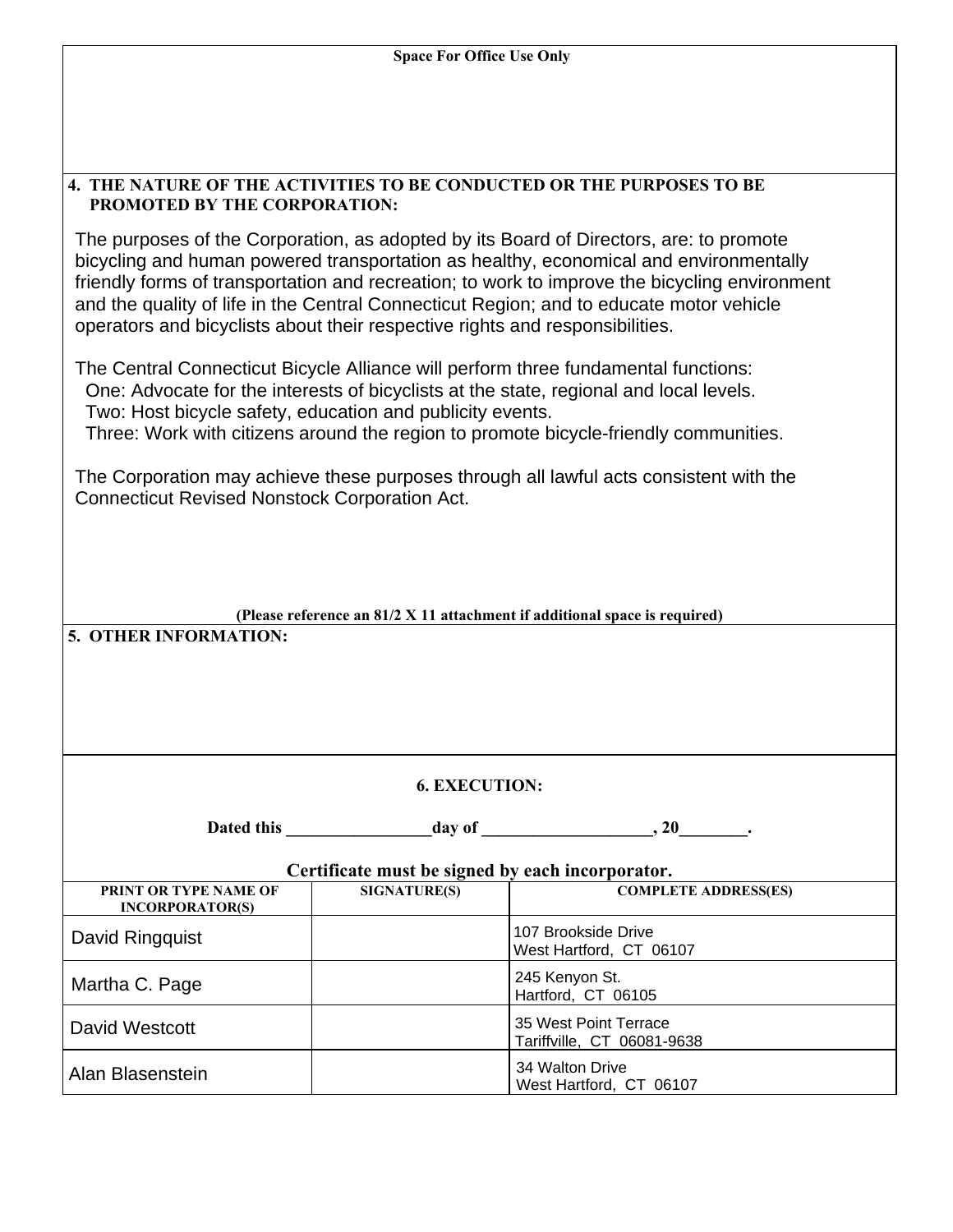#### **INSTRUCTIONS FOR COMPLETION OF THE CERTIFICATE OF INCORPORATION NONSTOCK CORPORATION**

#### Instructions

- 1. NAME OF CORPORATION: Please provide the name of the corporation. The name of the corporation must contain one of the following designations: "corporation", "incorporated", or "company", or the abbreviation "corp.", "inc." or "co.", or words or abbreviations of like import in another language. The name must also be distinguishable from other business names on the records of the Secretary of the State.
- 2. PLACE A CHECK NEXT TO THE APPROPRIATE STATEMENT: Please provide required membership information by making the appropriate selection. Note: if (D) is selected, the corporation must designate each class of members in the space provide or in an attachment.
- 3. APPOINTMENT OF REGISTERED AGENT: **The corporation may not appoint itself as its registered agent.** The corporation may appoint either a natural person who is a resident of Connecticut; a Connecticut corporation, limited liability company, limited liability partnership, or statutory trust; or a foreign corporation, limited liability company, limited liability partnership or statutory trust which has procured a certificate of authority to transact business in Connecticut. Please note the following: if the agent being appointed is a natural person, that person's business address must be provided under the heading Business office address and their residence address under the heading Residence address; if the agent appointed is an entity, it must provide its principal office address under the Business office address heading; **the agent must sign accepting the appointment in the space provided;** the signatory must state the capacity under which they sign if signing on behalf of an entity; and all addresses must include a street number, street name, city, state, postal code. P.O. box addresses are acceptable ONLY as additional information.
- 4. THE NATURE OF THE ACTIVITIES TO BE CONDUCTED OR THE PURPOSES TO BE PROMOTED BY THE CORPORATION: Please provide the purpose for which the corporation is formed. Nonstock corporations are permitted to state that the purpose of the corporation is to engage in any lawful act or activity for which corporations may be formed under the Connecticut Revised Nonstock Corporation Act in lieu of or in addition to a specific purpose.
- 5. OTHER INFORMATION: Please present in the space provided or on an attachment any information which a nonstock corporation is permitted but not required to provide.
- 6. EXECUTION: The document must be executed by one or more incorporators, each of whom must provide an address containing a street and number, city, state and a postal code. **The execution constitutes legal statement under the penalties of false statement that the information provided in the document is true.**